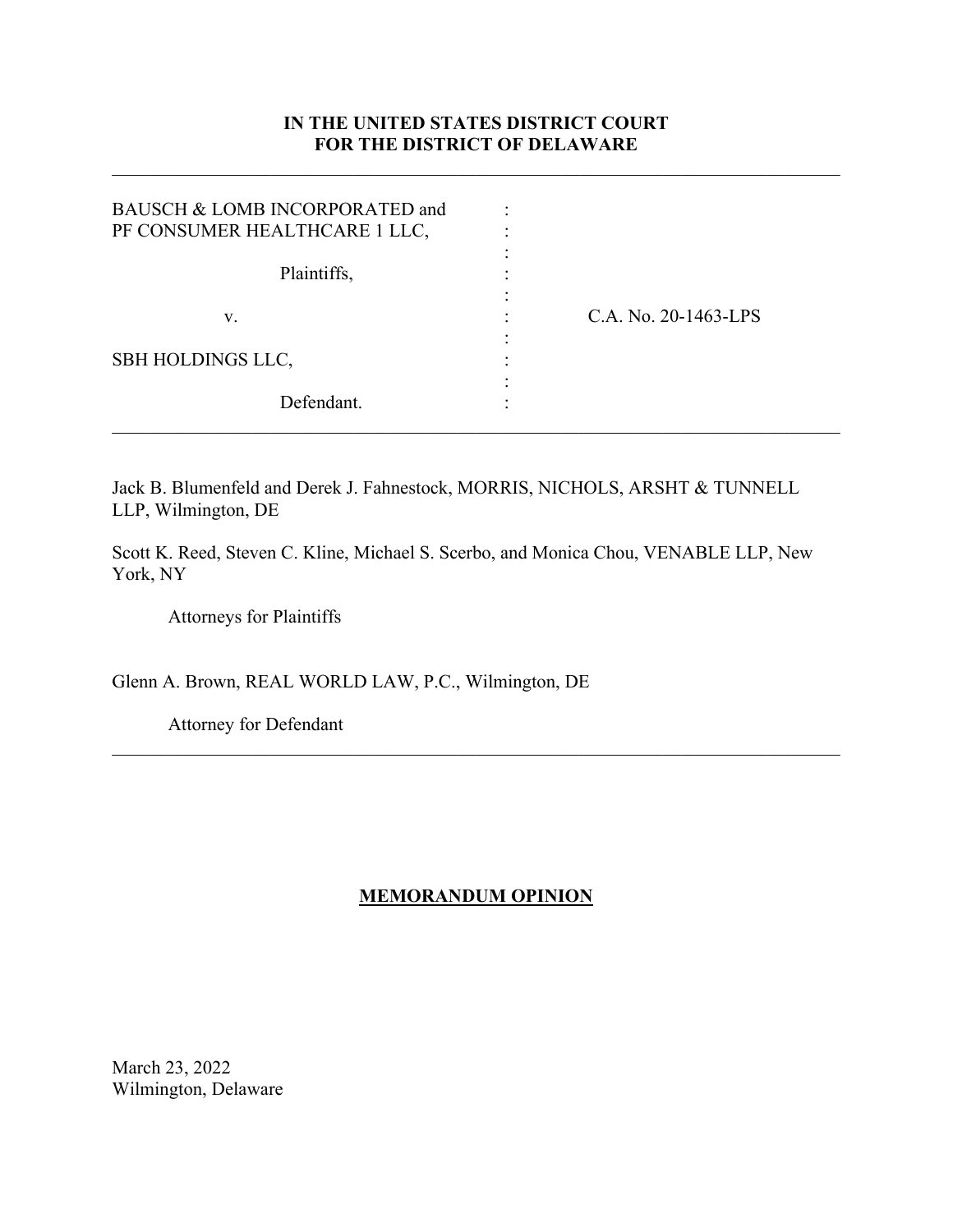$\Omega$   $\mathsf{P}$ . **STARK, U.S. Circuit Judge:** 

Pending before the Court is Defendant SBH Holdings LLC's ("Defendant" or "SBH") motion to dismiss Plaintiffs Bausch & Lomb Incorporated and PF consumer Healthcare 1 LLC's ("Plaintiffs" or "B&L") complaint (D.I. 1), filed pursuant to Federal Rule of Civil Procedure 12(b)(6) or, in the alternative, request for a more definite statement pursuant to Rule 12(e) (D.I. 8). For the reasons set forth below, the Court will deny Defendant's motion to dismiss and its alternative request for a more definite statement.

### **I. BACKGROUND**

On June 30, 2020, Plaintiffs sued Defendant in the U.S. District Court for the Western District of New York, alleging that Defendant infringed U.S. Patent Nos. 6,660,297 (the "'297 patent") and 8,603,522 (the "'522 patent"). (*Bausch & Lomb Inc. v. SBH Holdings LLC*, C.A. No. 6:20-cv-06451 (W.D.N.Y.) (the "W.D.N.Y. Action") D.I. 1 ¶¶ 8-32) On October 1, 2020, Defendant filed a motion to dismiss for improper venue pursuant to Rule 12(b)(3). (W.D.N.Y. Action D.I. 8) On November 2, 2020, Plaintiffs voluntarily dismissed the W.D.N.Y. Action pursuant to Rule  $41(a)(1)(A)(i)$ . (W.D.N.Y. Action D.I. 11)

On October 28, 2020, Plaintiffs brought the instant action against Defendant for the same patent infringement cause of action, alleging that Defendant infringed the '297 and the '522 patents (the "patents-in-suit") by making, using, importing, offering to sell, or selling MacularProtect® AREDS 2 and MacularProtect Complete® AREDS 2 (the "MacularProtect® AREDS 2 products"). (*See* D.I. 1 ¶¶ 15-17, 28-30) The patents-in-suit claim a formulation dosage of vitamin C, vitamin E, vitamin A in the form of beta-carotene (substituted or supplemented with lutein, zeaxanthine, or a combination thereof), zinc, and copper, as well as methods for manufacturing the dosage form and methods for administering the dosage form.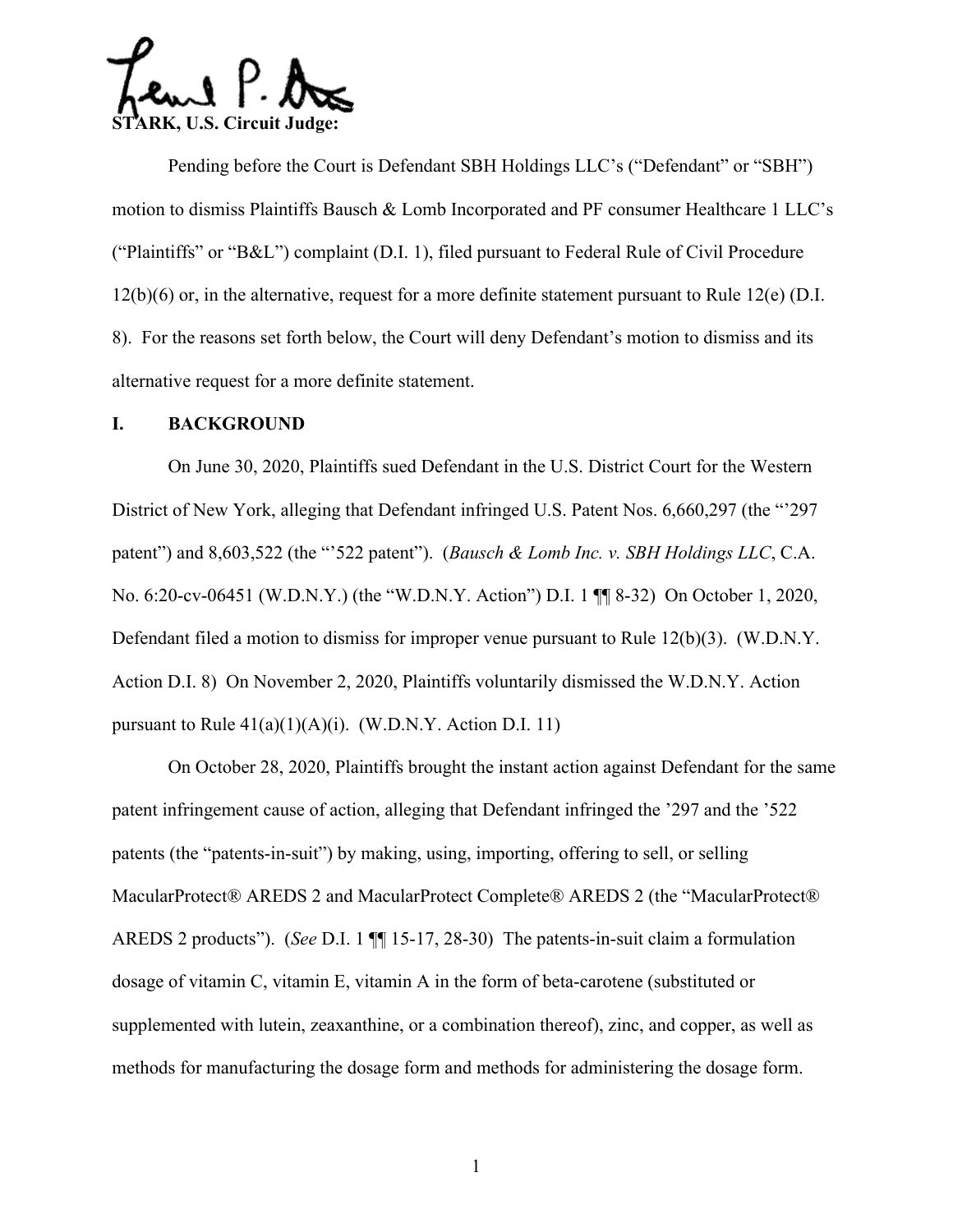(*See* D.I. 13 at 3; *see also* '297 patent, cls. 1-3, 19, 25, 26, 31; '522 patent, cls. 1, 8, 11, 16) The compositions of the claimed dosage form are expressed both in absolute amounts and in relation to the U.S. recommended dietary allowance ("RDA").

#### **II. LEGAL STANDARDS**

#### **A. Rule 12(b)(6)**

Evaluating a motion to dismiss under Federal Rule of Civil Procedure 12(b)(6) requires the Court to accept as true all material allegations of the complaint. *See Spruill v. Gillis*, 372 F.3d 218, 223 (3d Cir. 2004). "The issue is not whether a plaintiff will ultimately prevail but whether the claimant is entitled to offer evidence to support the claims." *In re Burlington Coat Factory Sec. Litig.*, 114 F.3d 1410, 1420 (3d Cir. 1997) (internal quotation marks omitted). Thus, the Court may grant such a motion to dismiss only if, after "accepting all well-pleaded allegations in the complaint as true, and viewing them in the light most favorable to plaintiff, plaintiff is not entitled to relief." *Maio v. Aetna, Inc.*, 221 F.3d 472, 481-82 (3d Cir. 2000) (internal quotation marks omitted).

 However, "[t]o survive a motion to dismiss, a civil plaintiff must allege facts that 'raise a right to relief above the speculative level on the assumption that the allegations in the complaint are true (even if doubtful in fact).'" *Victaulic Co. v. Tieman*, 499 F.3d 227, 234 (3d Cir. 2007) (quoting *Bell Atl. Corp. v. Twombly*, 550 U.S. 544, 555 (2007)). A claim is facially plausible "when the plaintiff pleads factual content that allows the court to draw the reasonable inference that the defendant is liable for the misconduct alleged." *Ashcroft v. Iqbal*, 556 U.S. 662, 678 (2009). At bottom, "[t]he complaint must state enough facts to raise a reasonable expectation that discovery will reveal evidence of [each] necessary element" of a plaintiff's claim.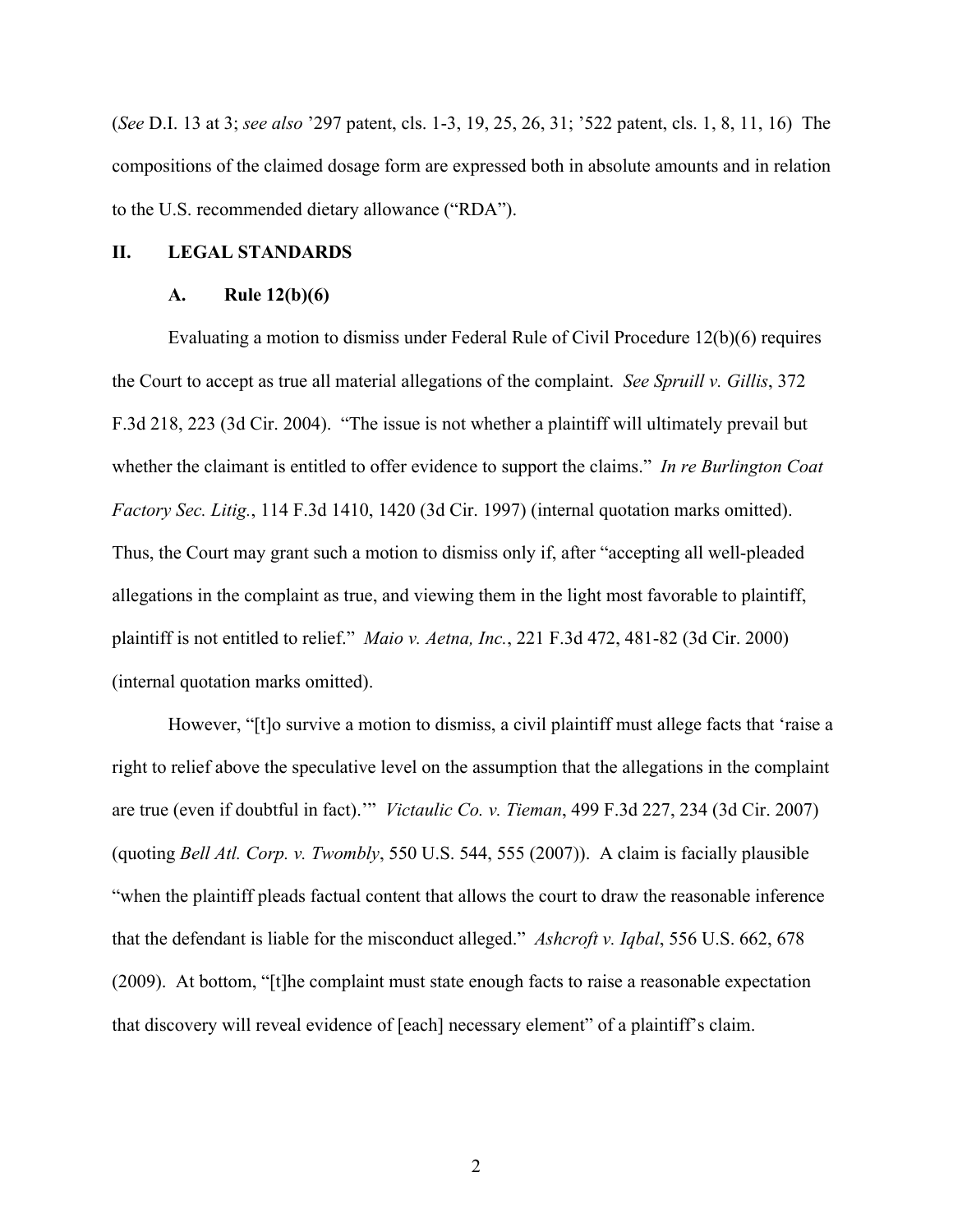*Wilkerson v. New Media Tech. Charter School Inc.*, 522 F.3d 315, 321 (3d Cir. 2008) (internal quotation marks omitted).

 The Court is not obligated to accept as true "bald assertions," *Morse v. Lower Merion Sch. Dist.*, 132 F.3d 902, 906 (3d Cir. 1997) (internal quotation marks omitted), "unsupported conclusions and unwarranted inferences," *Schuylkill Energy Res., Inc. v. Pa. Power & Light Co.*, 113 F.3d 405, 417 (3d Cir. 1997), or allegations that are "self-evidently false," *Nami v. Fauver*, 82 F.3d 63, 69 (3d Cir. 1996).

### **B. Rule 12(e)**

Federal Rule of Civil Procedure 12(e) allows a party to move for a more definite statement when a pleading is "so vague or ambiguous that the party cannot reasonably be required to frame a responsive pleading." *Schaedler v. Reading Eagle Publ'n, Inc.*, 370 F.2d 795, 798 (3d Cir. 1967). "The decision whether to grant or deny a defendant's motion for a more definite statement rests within the sound discretion of the court." *Holmes v. Colonial Sch. Dist.*, 2010 WL 4918721, at \*1 (D. Del. Nov. 24, 2010). Motions for a more definite statement are generally viewed with disfavor, particularly "where the information sought by the motion could easily be obtained by discovery." *CFMT, Inc. v. Yield Up Intern. Corp.*, 1996 WL 33140642, at \*1 (D. Del. Apr. 5, 1996).

### **III. DISCUSSION**

### **A. Motion To Dismiss**

Defendant first contends that Plaintiffs fail to plead facts sufficient to state a plausible patent infringement claim, insisting that the complaint fails to "identify how the patent claims read on [D]efendant's products." (D.I. 9 at 14) In the Court's view, the facts pled in the complaint plausibly state an infringement claim.

3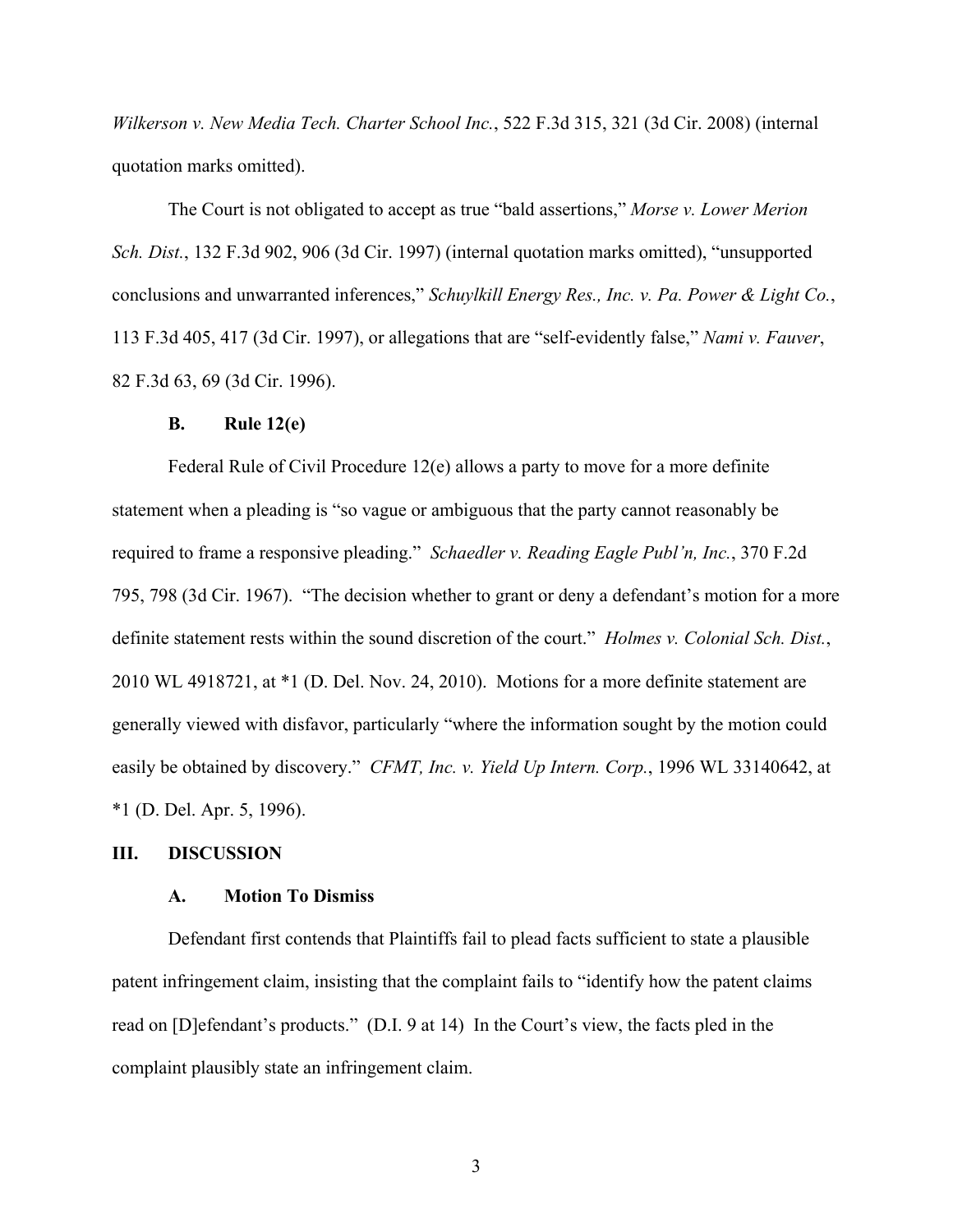A complaint must include sufficient facts to "place the alleged infringer on notice of what activity . . . is being accused of infringement." *Bot M8 LLC v. Sony Corp. of Am.*, 4 F.4th 1342, 1352 (Fed. Cir. 2021) (internal quotation marks omitted). Therefore, a plaintiff cannot assert a plausible infringement claim by "reciting the claim elements and merely concluding that the accused product has those elements." *Id.* at 1353. However, a plaintiff is not required to "plead facts establishing that each element of an asserted claim is met." *Nalco Co. v. Chem-Mod, LLC*, 883 F.3d 1337, 1350 (Fed. Cir. 2018). The level of detail required for the complaint varies "depending upon a number of factors, including the complexity of the technology, the materiality of any given element to practicing the asserted claim(s), and the nature of the allegedly infringing device." *Bot M8*, 4 F.4th at 1353.

In this case, Plaintiffs allege the following facts to support their infringement claims:

SBH is making, using, importing, offering to sell, or selling compositions containing a formulation of lutein, zeaxanthin, vitamins C and E, zinc, and copper, that are specifically described and claimed in the [patents-in-suit], including but not limited to SBH's MacularProtect® AREDS 2 and MacularProtect Complete® AREDS 2 products (the "MacularProtect® AREDS 2 products"). SBH is making, using, importing, offering to sell, or selling such compositions for the use in treating or preventing agerelated eye disease or for maintaining or preserving eye health or vision, which infringe the claims of the [patents-in-suit].

On information and belief, SBH is selling, offering for sale and/or importing compositions with instructions for use and promotions that cause and induce the user to infringe the claims in the '297 Patent, including but not limited to SBH's MacularProtect® AREDS 2 products. SBH is doing so with knowledge of the [patents-in-suit] and with specific intent that its customers will infringe the [patents-in-suit].

On information and belief, SBH is selling, offering for sale and/or importing components or materials, knowing the same to be especially made or especially adapted for use in an infringement of the [patents-in-suit].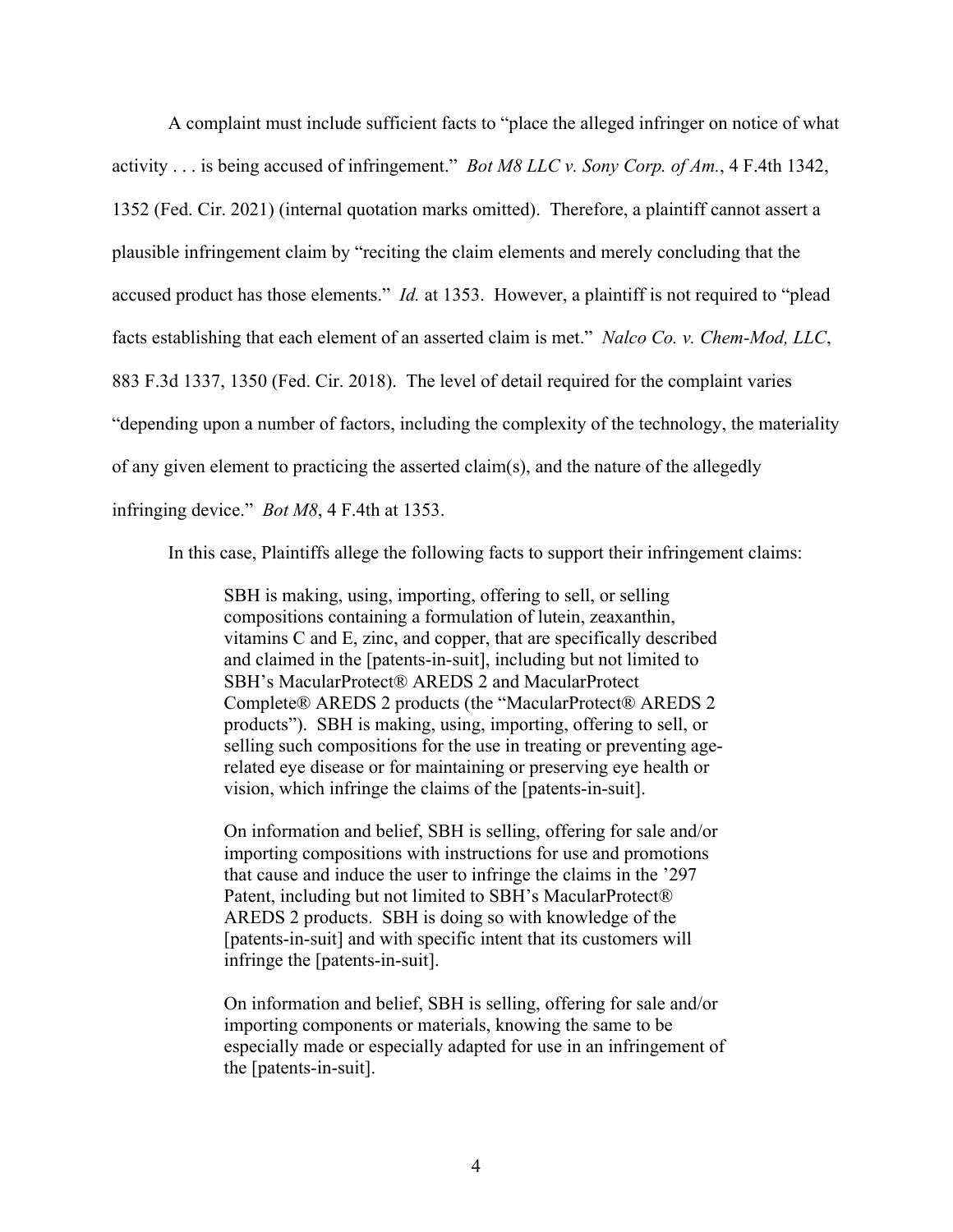(D.I. 1 ¶¶ 15-17, 28-30)

 With respect to direct infringement, Plaintiffs have identified the accused products ("the MacularProtect® AREDS 2 products"), described the compositions of the accused products ("a formulation of lutein, zeaxanthin, vitamins C and E, zinc, and copper"), and alleged that the compositions were infringing because they contain a formulation disclosed and claimed in the patents-in-suit. (*See id.* ¶¶ 15, 28) Plaintiffs also attached the patents-in-suit to the complaint. (*Id.* Exs. A-C) Considering that the technology does not appear to be complex and that Plaintiffs' infringement theory is straightforward, these factual allegations are sufficient to place Defendant on notice of the nature of the accused infringement. *See Disc Disease Sols. Inc. v. VGH Sols., Inc.*, 888 F.3d 1256, 1260 (Fed. Cir. 2018) (finding plaintiff's infringement allegations sufficient when asserted patent "involves a simple technology" and complaint alleges that specifically named accused products meet "each and every element of at least one claim" of asserted patent); *see also, e.g.*, *NNCrystal US Corp. v. Nanosys, Inc.*, 2020 WL 616307, at \*3 (D. Del. Feb. 10, 2020); *Encoditech LLC v. Qardio, Inc.*, 2019 WL 2526725, at \*6 (D. Del. June 19,  $2019$ ).<sup>1</sup>

<sup>1</sup> Defendant directs the Court to *Golden v. Apple Inc.*, 819 F. App'x 930 (Fed. Cir. 2020). (*See* D.I. 9 at 14-15) In *Golden*, 819 F. App'x at 931, as the Federal Circuit pointed out, "[t]he complaint itself offers only vague generalities and block quotes of statutes, cases and treatises, but nowhere points us to any nonfrivolous allegations of infringement of any claim by any actual product made, used, or sold by any defendant." The complaint here is not similarly deficient, as the Court has explained.

In *Bot M8*, which was decided after the briefing was completed, the Federal Circuit affirmed the district court's finding that the plaintiff failed to state a claim because the allegations that the authentication program is located on the PS4 motherboard were "*inconsistent* with and contradict infringement," as the asserted claim required that the authentication program be stored "separately from the motherboard." *See Bot M8*, 4 F.4th at 1354. In this case, Defendant does not contend, nor does the Court find, that the complaint presents any similar inconsistency or contradiction.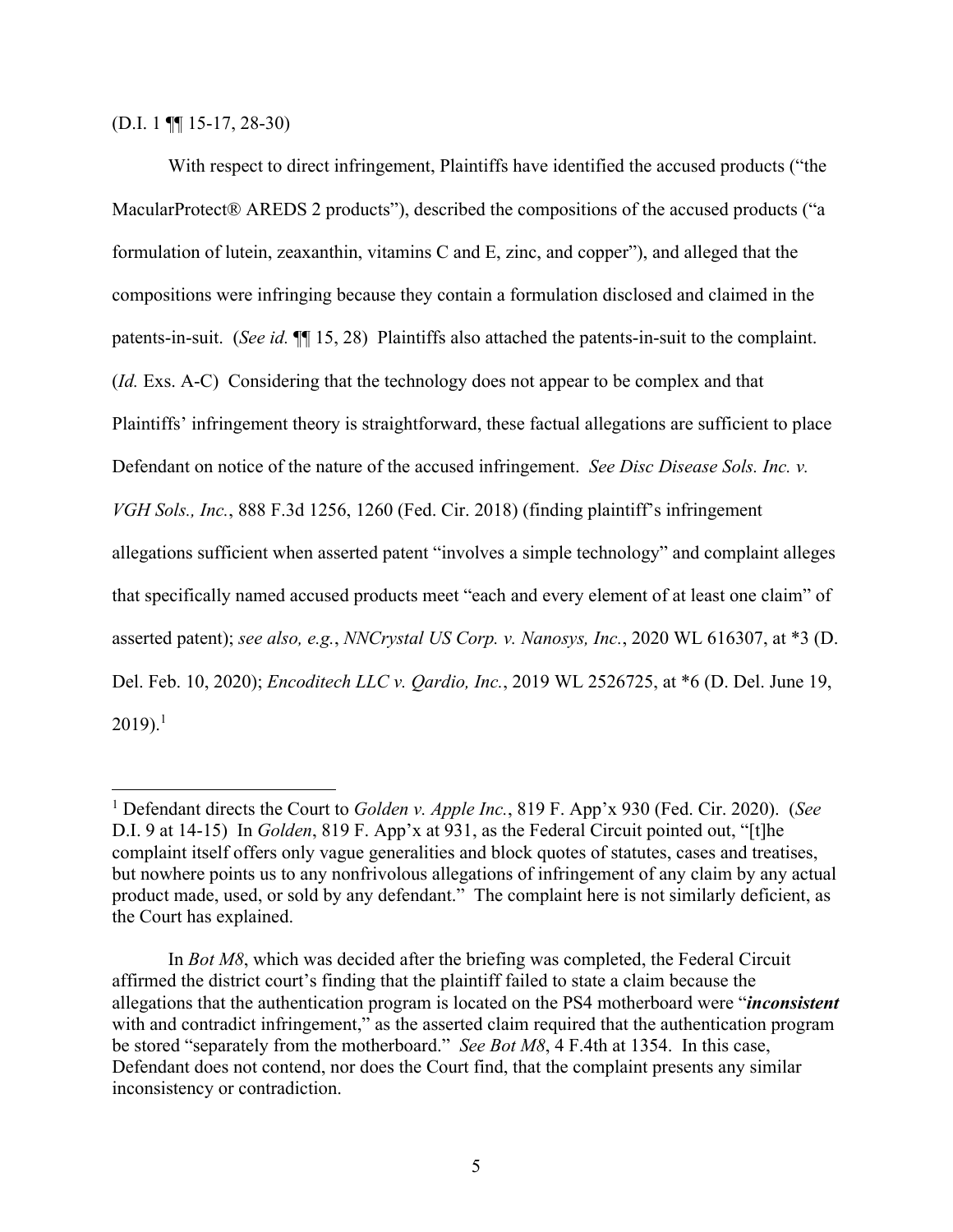Defendant's motion does not separately address indirect infringement. With respect to indirect infringement, Plaintiffs allege that using the compositions contained in the accused products in a specific way infringes the patents-in-suit ("for the use in treating or preventing agerelated eye disease or for maintaining or preserving eye health or vision, which infringe the claims of the [patents-in-suit]"), and that Defendant knew of the patents-in-suit and intentionally caused and induced its customers to infringe by selling the compositions with promotions and instructions for use. (D.I. 1 ¶¶ 15, 16, 28, 29) Plaintiffs also allege that Defendant "is selling offering for sale and/or importing components or materials, knowing the same to be especially made or especially adapted for use in an infringement" of the patents-in-suit. (*Id.* ¶¶ 14, 17, 27, 30) These facts, accepted as true and viewed in the light most favorable to Plaintiffs, are adequate to support plausible claims of indirect infringement. *See, e.g.*, *In re Bill of Lading Transmission & Processing Sys. Patent Litig.*, 681 F.3d 1323, 1341-42 (Fed. Cir. 2012) (finding that advertising of product's benefits gives rise to reasonable inference of intention to induce customers to accomplish these benefits through utilization of patented method).

Defendant's remaining arguments focus on the merits, not the adequacy, of Plaintiffs' infringement claims, and do not provide a basis for granting dismissal. Defendant contends that Plaintiffs cannot plausibly allege literal infringement because the vitamin C content of the accused products is above the maximum vitamin C content claimed in the patents-in-suit. (*See*

Additionally, again in *Bot M8*, the Federal Circuit affirmed the district court's finding that the plaintiff failed to state an infringement claim because the plaintiff failed to allege that "the game program and mutual authentication program are stored *together*." *Id.* at 1354-55. The Federal Circuit observed that "[w]hile [the plaintiff] points to different storage components in the allegedly infringing devices, it never says which one or ones satisfy the mutual authentication limitation." *Id.* at 1355. Here, by contrast, the complaint identifies the accused products and explicitly alleges that the compositions of the accused products satisfy the claimed formulation of the asserted patents.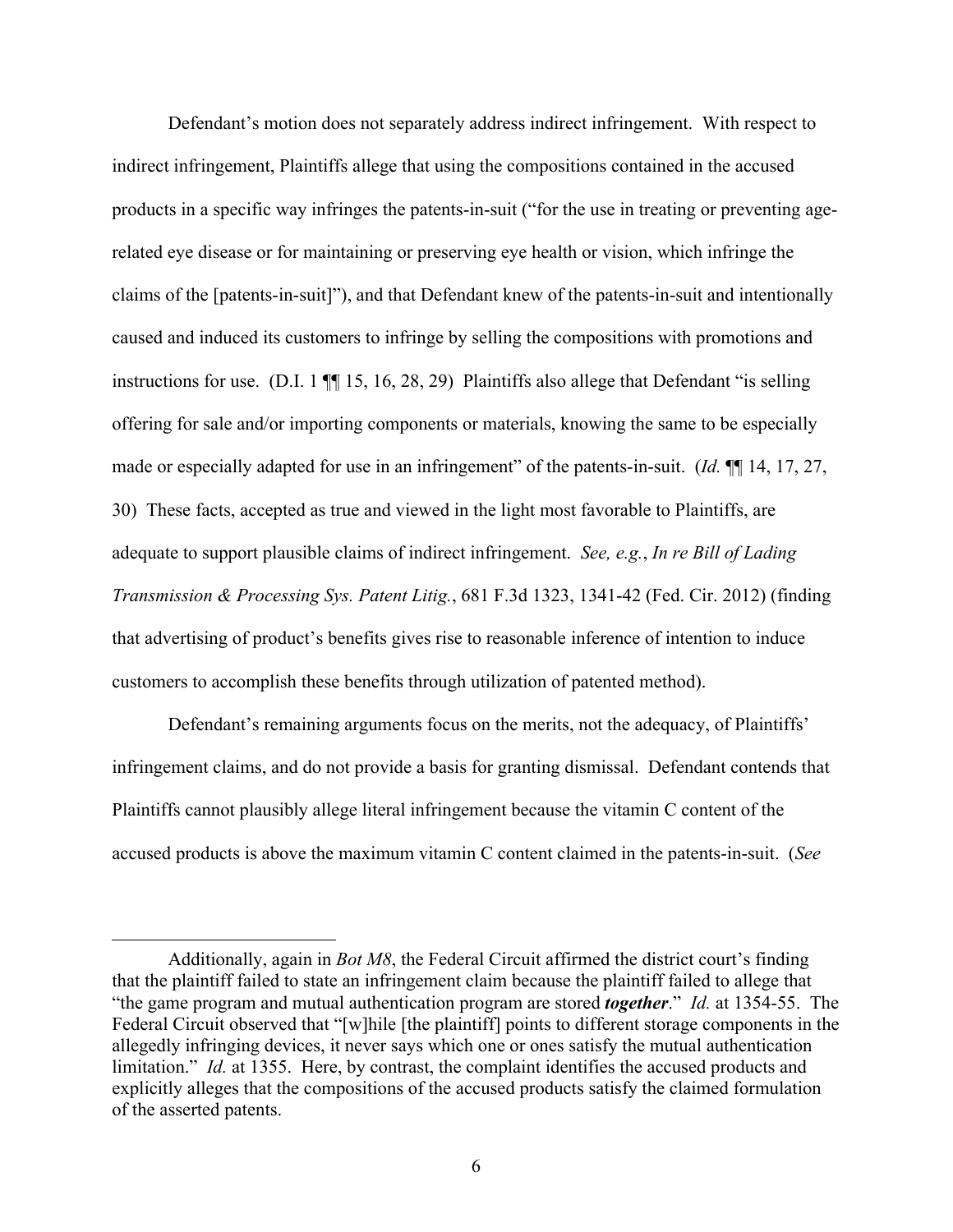D.I. 9 at 6, 16) Defendant further insists that Plaintiffs' reliance on the doctrine of equivalents is precluded by prosecution history estoppel. (*See id.* at 6-13) Defendant's theory of no literal infringement, however, requires the Court to consider materials outside of the pleadings and perform an early claim construction, practices either unpermitted or unwarranted at the motion to dismiss stage. $2$ 

Defendant asks the Court to consider the labels of the accused products and accept the facts described thereon – that the vitamin C content of the accused products is 750 mg – as true. (*See id.* at 16-17) The labels of the accused products are not part of the pleadings and Defendant has not cited authority permitting the Court to consider their contents in connection with the pending motion. The accused products' vitamin C content is not subject to judicial notice, because whether the labels accurately represent the actual vitamin C content of the accused products – although a proposition supported by a declaration of one of Defendant's employee (*see* D.I. 11) – may be reasonably disputable. Nor will the Court consider the product labels under the incorporation-by-reference doctrine, as the labels are not "*integral to or explicitly relied* upon in the complaint." *See In re Burlington Coat Factory Sec. Litig.*, 114 F.3d 1410, 1426 (3d Cir. 1997) (emphasis added).

In any event, even assuming the accused products' vitamin C content is 750 mg, whether that amount falls outside of the claimed range requires claim construction, as the plain text of the claimed range – "approximately 7 to 10 times the RDA" – recites no absolute amounts.

<sup>&</sup>lt;sup>2</sup> Defendant repeatedly asserts that Plaintiffs have "concede[d]" there can be "no literal patent infringement." (*See, e.g.*, D.I. 14 at 4, 6) The record reveals no such concession. Plaintiffs state that "to the extent the amount of vitamin C in the accused products does not fall within the literal scope of the vitamin C limitations of the Patents-in-Suit," it is insubstantially different from the claimed range of vitamin C (D.I. 13 at 17 n.4), which suggests infringement by equivalents but no abandonment of literal infringement.